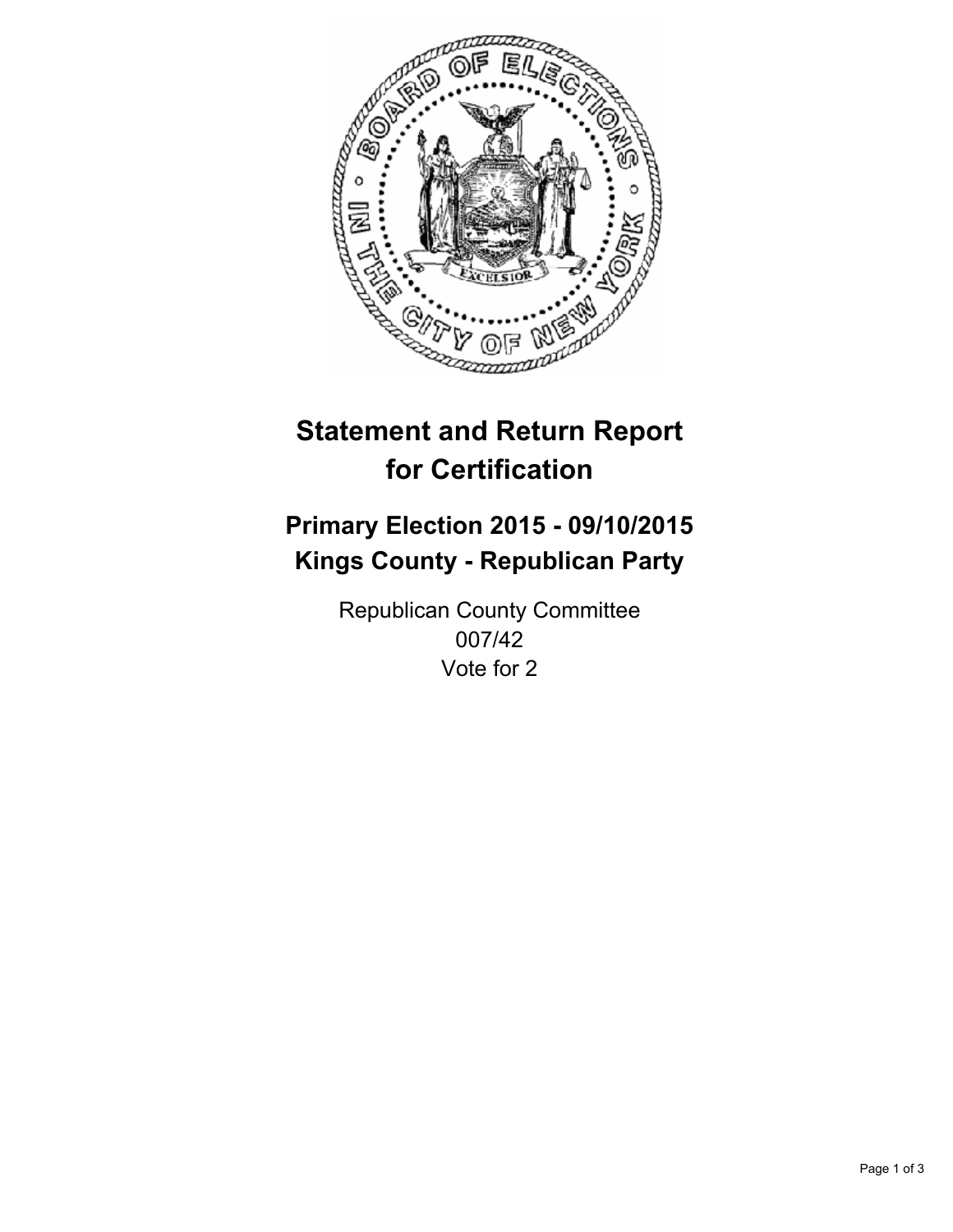

### **Assembly District 42**

| <b>PUBLIC COUNTER</b>                                    | 5              |
|----------------------------------------------------------|----------------|
| ABSENTEE/MILITARY                                        | 0              |
| AFFIDAVIT                                                | 0              |
| <b>Total Ballots</b>                                     | 5              |
| Less - Inapplicable Federal/Special Presidential Ballots | 0              |
| <b>Total Applicable Ballots</b>                          | 5              |
| <b>JULIA YEPEZ</b>                                       | 2              |
| <b>CECELIA EDWARDS</b>                                   | 4              |
| ALTAGRACIA DURAN                                         | 2              |
| <b>Total Votes</b>                                       | 8              |
| Unrecorded                                               | $\overline{2}$ |